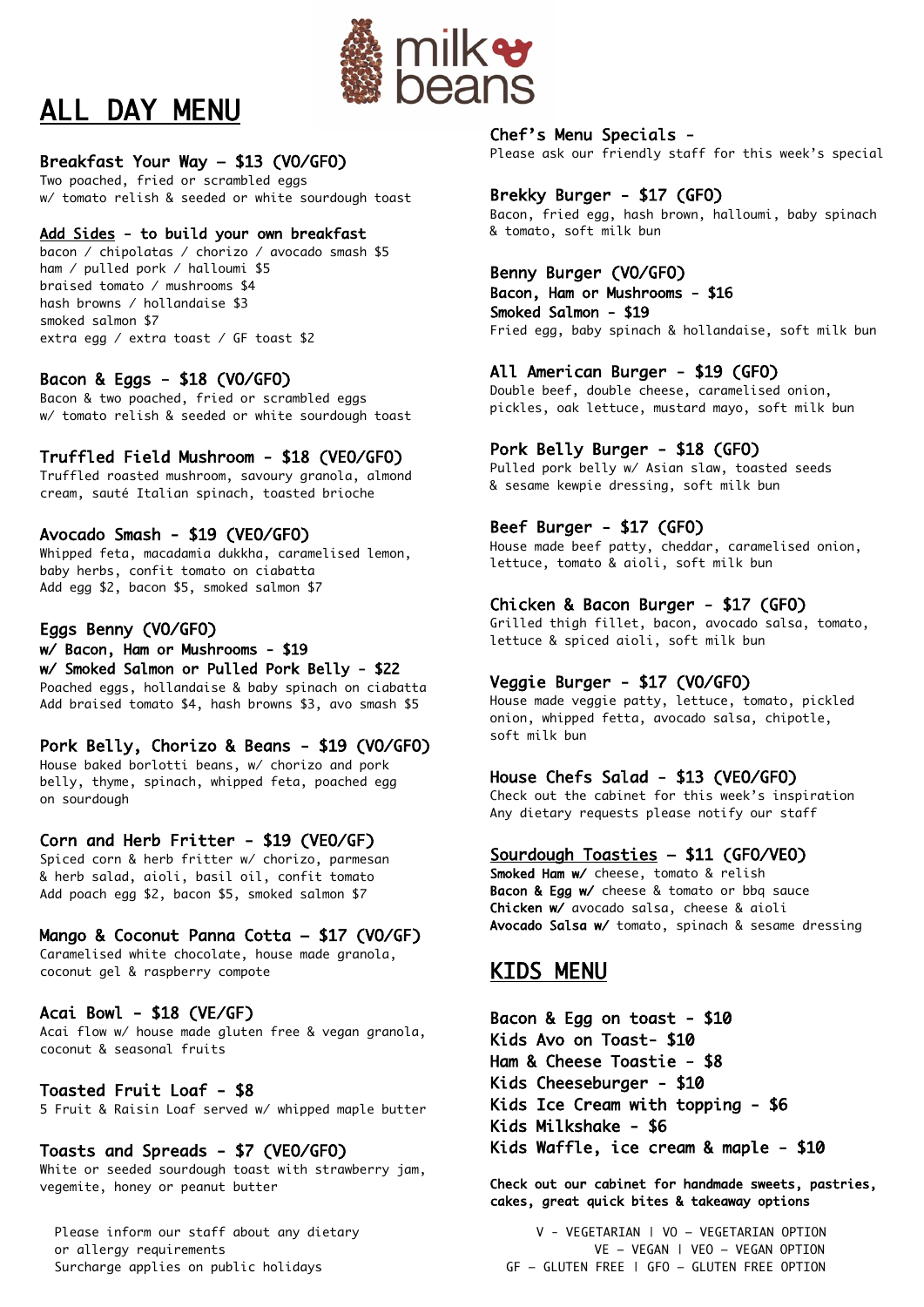

# DRINKS MENU

# Kai Coffee

## Black (Ask for today's single origin)

 Espresso/Ristretto \$3 Long Black S \$4 M \$4.50 L \$5

## White (5-0 Blend)

 XS S M L \$4.20 \$4.70 \$5.20 \$6.50

Flat White Latte Cappuccino Mocha Hot Chocolate Chai Latte Dirty Chai Chocolate Chai Turmeric Latte

Affogato \$5 Piccolo \$3.5 Macchiato \$3.5 Babycino \$1.5

## Extras - 90c

Alternative milks – Almond, Oat, Soy, Coconut, Macadamia, Lactose free Syrups – Vanilla, Caramel, Hazelnut Decaf Extra Shot Honey 20c

# **HRVST** ST- Cold pressed juices - \$7

### Ruby Tuesday

Watermelon, rhubarb, pink lady apple, pear and lime

Original Orange 100% Valencia oranges packed with vitamins, minerals and antioxidants

### Little Green

Kale, cucumber, celery, lemon, spinach, ginger and spirulina

### Endless Summer

Lemon, pineapple, apple, and cayenne pepper

# Organic Teas – Pot \$4.50

English Breakfast Earl Grey Masala Chai Peppermint Relaxing Gunpowder Green

# Iced Drinks - \$6.5

Iced latte, Iced Mocha, Iced Chai, Iced chocolate - over ice Add ice cream and cream \$1.50

# Frappes - \$8

Caramel, Chai, Chocolate, Coffee, Mocha, Strawberry, Vanilla - blended with ice cream & cream on top

# Milkshakes - \$8

Chocolate, Strawberry, Caramel, Vanilla, Coffee

# Thickshakes - \$9

Chocolate, Strawberry, Caramel, Vanilla, Coffee

# Smoothies - \$10

## Banana

Banana, honey, chai powder, ice cream, milk

## **Mango**

Mango, mango nectar, ice cream, milk

### Berry

Mixed berries, honey, ice cream, milk

### Green

 Spinach, apple, mango, banana, spirulina, coconut water, ice

### Sunshine Punch

 Mango, strawberry, passion fruit, coconut water, ice

### Pina Colada

 Pineapple, pineapple juice, ice cream, coconut milk

### Acai

Acai Flow, apple, mango, coconut water

### Milk based smoothies can be made dairy free with alternative milk & coconut yoghurt for \$1 extra

Please inform our staff about any dietary or allergy requirements Surcharge applies on public holidays